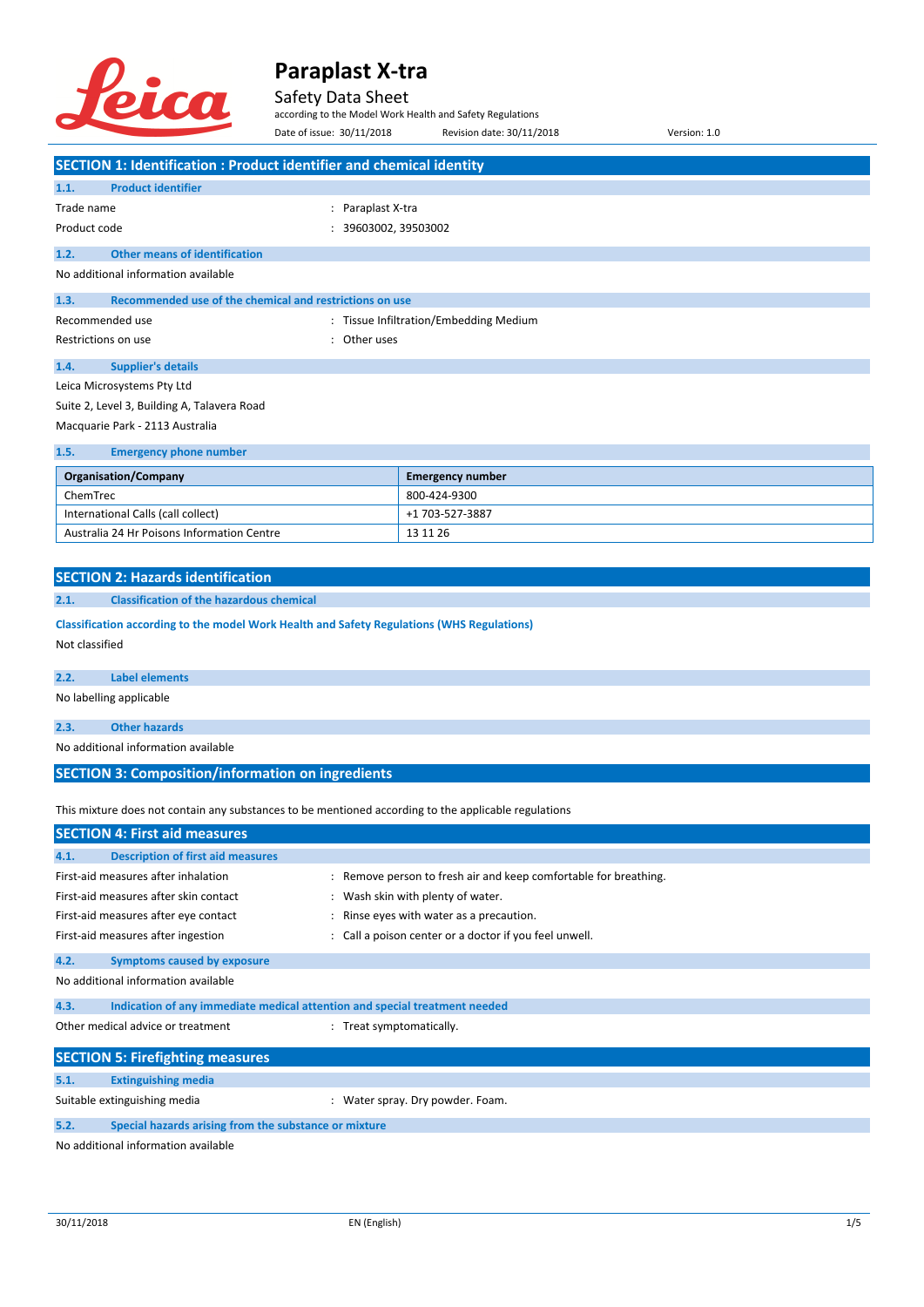### Safety Data Sheet

according to the Model Work Health and Safety Regulations

| 5.3.<br>Special protective equipment and precautions for fire-fighters      |                                                                                                       |
|-----------------------------------------------------------------------------|-------------------------------------------------------------------------------------------------------|
| Protection during firefighting                                              | : Do not attempt to take action without suitable protective equipment. Self-contained breathing       |
|                                                                             | apparatus. Complete protective clothing.                                                              |
| <b>SECTION 6: Accidental release measures</b>                               |                                                                                                       |
|                                                                             |                                                                                                       |
| 6.1.<br>Personal precautions, protective equipment and emergency procedures |                                                                                                       |
| 6.1.1.<br>For non-emergency personnel                                       |                                                                                                       |
| <b>Emergency procedures</b>                                                 | : Ventilate spillage area.                                                                            |
| 6.1.2.<br>For emergency responders                                          |                                                                                                       |
| Protective equipment                                                        | Do not attempt to take action without suitable protective equipment. For further information refer to |
|                                                                             | section 8: "Exposure controls/personal protection".                                                   |
| 6.2.<br><b>Environmental precautions</b>                                    |                                                                                                       |
| Avoid release to the environment.                                           |                                                                                                       |
| 6.3.<br>Methods and material for containment and cleaning up                |                                                                                                       |
| Methods for cleaning up                                                     | : Mechanically recover the product.                                                                   |
|                                                                             |                                                                                                       |
|                                                                             | SECTION 7: Handling and storage, including how the chemical may be safely used                        |
| 7.1.<br><b>Precautions for safe handling</b>                                |                                                                                                       |
| Precautions for safe handling                                               | : Ensure good ventilation of the work station. Wear personal protective equipment.                    |
| Hygiene measures                                                            | : Do not eat, drink or smoke when using this product. Always wash hands after handling the product.   |
| 7.2.<br>Conditions for safe storage, including any incompatibilities        |                                                                                                       |
| Storage conditions                                                          | : Store in a well-ventilated place. Keep cool.                                                        |
|                                                                             |                                                                                                       |
| <b>SECTION 8: Exposure controls/personal protection</b>                     |                                                                                                       |
| 8.1.<br><b>Control parameters - exposure standards</b>                      |                                                                                                       |
| <b>Exposure limit values for the other components</b>                       |                                                                                                       |
|                                                                             |                                                                                                       |
| 8.2.<br><b>Monitoring</b><br>No additional information available            |                                                                                                       |
|                                                                             |                                                                                                       |
| 8.3.<br><b>Appropriate engineering controls</b>                             |                                                                                                       |
| Appropriate engineering controls                                            | : Ensure good ventilation of the work station.                                                        |
|                                                                             |                                                                                                       |
| 8.4.<br><b>Personal protective equipment</b>                                |                                                                                                       |
| Hand protection                                                             | : Protective gloves                                                                                   |
| Eye protection                                                              | : Safety glasses                                                                                      |
|                                                                             |                                                                                                       |
| Skin and body protection                                                    | Wear suitable protective clothing                                                                     |
| Respiratory protection                                                      | : In case of insufficient ventilation, wear suitable respiratory equipment                            |
| Environmental exposure controls                                             | Avoid release to the environment.                                                                     |
|                                                                             |                                                                                                       |
| <b>SECTION 9: Physical and chemical properties</b>                          |                                                                                                       |
| Physical state                                                              | : Solid                                                                                               |
| Colour                                                                      | white                                                                                                 |
| Odour                                                                       | paraffin odour                                                                                        |
| Odour threshold                                                             | No data available                                                                                     |
| рH                                                                          | No data available                                                                                     |
| Relative evaporation rate (butylacetate=1)                                  | No data available                                                                                     |
| Melting point                                                               | : $\geq$ 126 °F                                                                                       |
|                                                                             |                                                                                                       |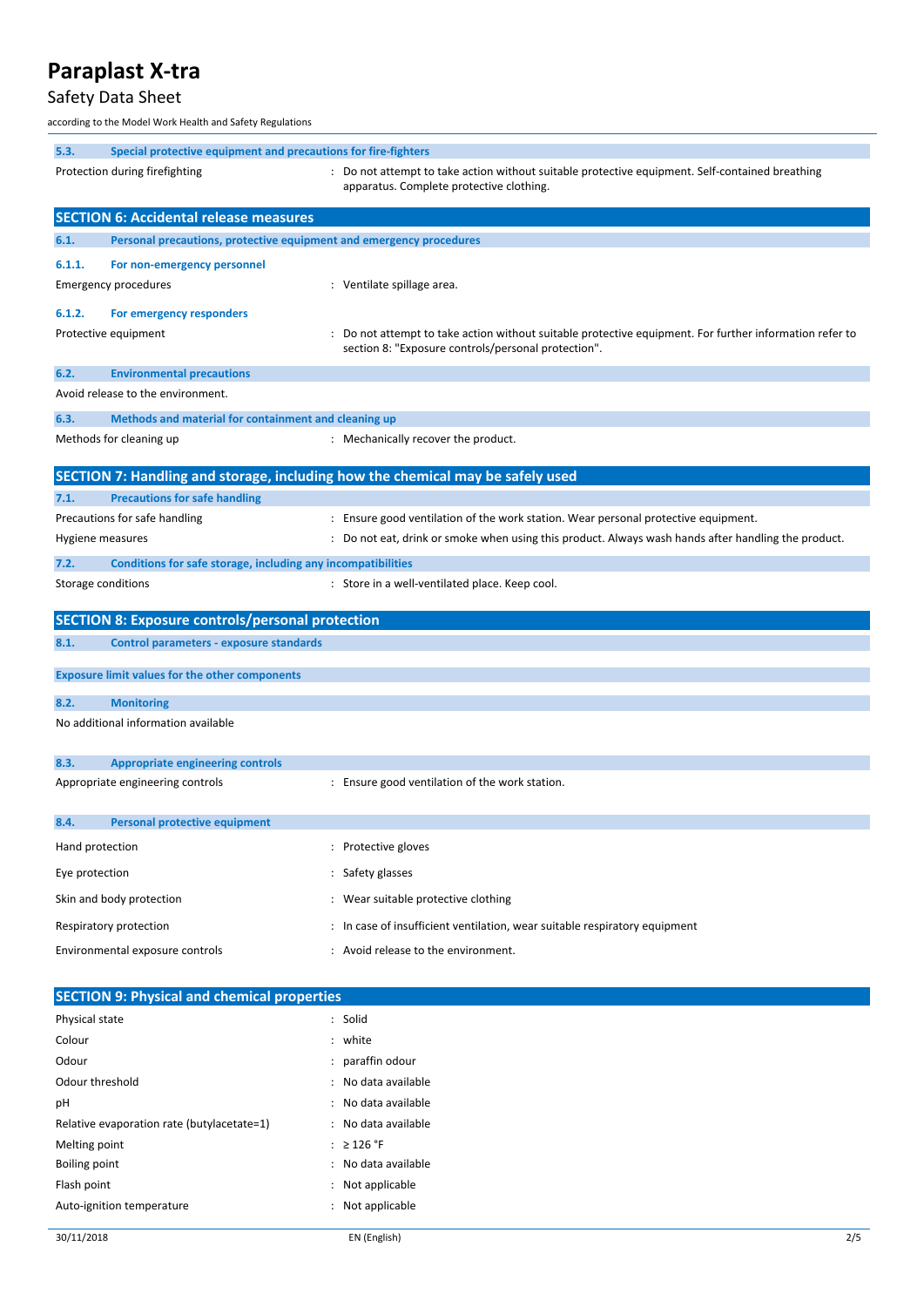## Safety Data Sheet

according to the Model Work Health and Safety Regulations

| Flammability (solid, gas)   | : No data available                            |
|-----------------------------|------------------------------------------------|
| Vapour pressure             | : No data available                            |
| Relative density            | : No data available                            |
| Density                     | $\therefore$ 20.8                              |
| Solubility                  | : No data available                            |
| Log Pow                     | : No data available                            |
| Viscosity                   | : Viscosity, kinematic : Not applicable        |
| <b>Explosive properties</b> | : No data available                            |
| <b>Explosive limits</b>     | : Not applicable                               |
| Minimum ignition energy     | : No data available                            |
| Fat solubility              | No data available<br>$\mathbb{R}^{\mathbb{Z}}$ |

| <b>SECTION 10: Stability and reactivity</b> |                                                                                                           |
|---------------------------------------------|-----------------------------------------------------------------------------------------------------------|
| Reactivity                                  | : The product is non-reactive under normal conditions of use, storage and transport.                      |
| Chemical stability                          | Stable under normal conditions.                                                                           |
| Possibility of hazardous reactions          | : No dangerous reactions known under normal conditions of use.                                            |
| Conditions to avoid                         | : None under recommended storage and handling conditions (see section 7).                                 |
| Hazardous decomposition products            | : Under normal conditions of storage and use, hazardous decomposition products should not be<br>produced. |

| <b>SECTION 11: Toxicological information</b> |                  |
|----------------------------------------------|------------------|
| Acute toxicity (oral)                        | : Not classified |
| Acute toxicity (dermal)                      | : Not classified |
| Acute toxicity (inhalation)                  | : Not classified |
|                                              |                  |
| Skin corrosion/irritation                    | : Not classified |
| Serious eye damage/irritation                | : Not classified |
| Respiratory or skin sensitisation            | : Not classified |
| Germ cell mutagenicity                       | : Not classified |
| Carcinogenicity                              | : Not classified |
|                                              | : Not classified |
| Reproductive toxicity                        |                  |
| STOT-single exposure                         | : Not classified |
| STOT-repeated exposure                       | : Not classified |
| Aspiration hazard                            | : Not classified |
| Paraplast X-tra                              |                  |
| Density                                      | $\geq 0.8$       |
| Viscosity, kinematic                         | Not applicable   |

#### **SECTION 12: Ecological information**

According to the National Code of Practice for the Preparation of Material Safety Data Sheets, Environmental classification information is not mandatory. Information relevant for GHS classification is available on request

| 12.1.             | <b>Ecotoxicity</b>       |                                                                                                                          |
|-------------------|--------------------------|--------------------------------------------------------------------------------------------------------------------------|
| Ecology - general |                          | The product is not considered harmful to aquatic organisms nor to cause long-term adverse effects in<br>the environment. |
|                   | Acute aguatic toxicity   | Not classified                                                                                                           |
|                   | Chronic aquatic toxicity | Not classified                                                                                                           |

| No additional information available<br>12.3.<br><b>Bioaccumulative potential</b><br>No additional information available | 12.2. | <b>Persistence and degradability</b> |  |  |
|-------------------------------------------------------------------------------------------------------------------------|-------|--------------------------------------|--|--|
|                                                                                                                         |       |                                      |  |  |
|                                                                                                                         |       |                                      |  |  |
|                                                                                                                         |       |                                      |  |  |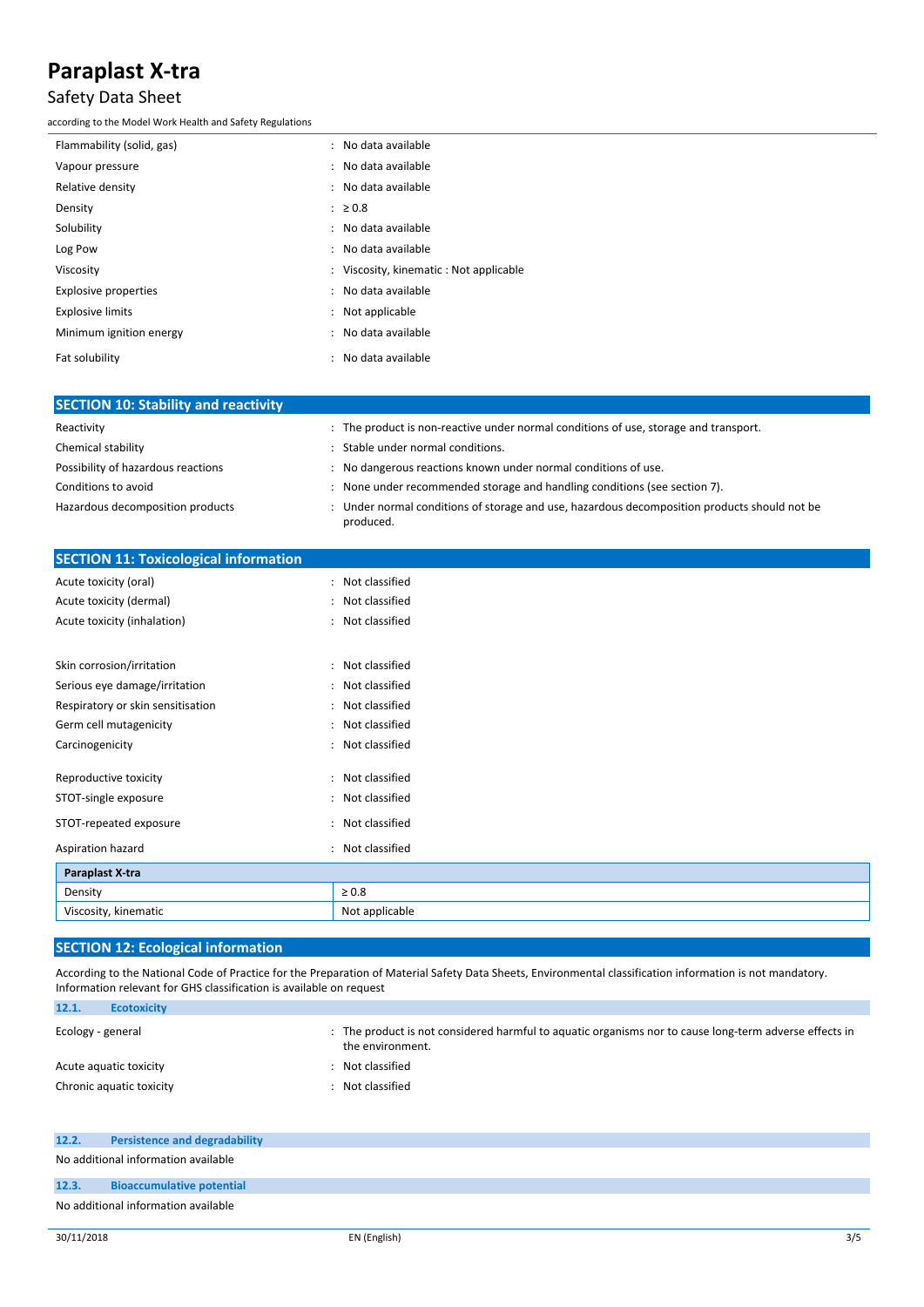## Safety Data Sheet

according to the Model Work Health and Safety Regulations

| 12.4.                   | <b>Mobility in soil</b><br>No additional information available |                                                                                                |     |
|-------------------------|----------------------------------------------------------------|------------------------------------------------------------------------------------------------|-----|
|                         |                                                                |                                                                                                |     |
| 12.5.                   | <b>Other adverse effects</b>                                   |                                                                                                |     |
| Ozone                   |                                                                | : Not classified                                                                               |     |
|                         | Other adverse effects                                          | : No additional information available                                                          |     |
|                         |                                                                |                                                                                                |     |
|                         | <b>SECTION 13: Disposal considerations</b>                     |                                                                                                |     |
|                         |                                                                |                                                                                                |     |
|                         | Waste treatment methods                                        | : Dispose of contents/container in accordance with licensed collector's sorting instructions.  |     |
|                         | <b>SECTION 14: Transport information</b>                       |                                                                                                |     |
| 14.1.                   | <b>UN number</b>                                               |                                                                                                |     |
|                         | Not regulated for transport                                    |                                                                                                |     |
|                         |                                                                |                                                                                                |     |
| 14.2.                   | <b>Proper Shipping Name - Addition</b>                         |                                                                                                |     |
| Not applicable          |                                                                |                                                                                                |     |
|                         |                                                                |                                                                                                |     |
| 14.3.                   | <b>Transport hazard class(es)</b>                              |                                                                                                |     |
| <b>IMDG</b>             |                                                                |                                                                                                |     |
|                         | Transport hazard class(es) (IMDG)                              | : Not applicable                                                                               |     |
|                         |                                                                |                                                                                                |     |
| <b>IATA</b>             |                                                                |                                                                                                |     |
|                         | Transport hazard class(es) (IATA)                              | : Not applicable                                                                               |     |
|                         |                                                                |                                                                                                |     |
|                         |                                                                |                                                                                                |     |
| 14.4.                   | <b>Packing group</b>                                           |                                                                                                |     |
|                         | Packing group (IMDG)                                           | : Not applicable                                                                               |     |
|                         | Packing group (IATA)                                           | : Not applicable                                                                               |     |
| 14.5.                   | <b>Environmental hazards</b>                                   |                                                                                                |     |
| Marine pollutant        |                                                                | : No                                                                                           |     |
|                         |                                                                |                                                                                                |     |
| 14.6.                   | <b>Special precautions for user</b>                            |                                                                                                |     |
|                         | Specific storage requirement                                   | : No data available                                                                            |     |
| Shock sensitivity       |                                                                | : No data available                                                                            |     |
| 14.7.                   | <b>Additional information</b>                                  |                                                                                                |     |
| Other information       |                                                                | : No supplementary information available                                                       |     |
|                         |                                                                |                                                                                                |     |
|                         | <b>Transport by road and rail</b>                              |                                                                                                |     |
| Not applicable          |                                                                |                                                                                                |     |
| <b>Transport by sea</b> |                                                                |                                                                                                |     |
| Not applicable          |                                                                |                                                                                                |     |
|                         |                                                                |                                                                                                |     |
| Air transport           |                                                                |                                                                                                |     |
| Not applicable          |                                                                |                                                                                                |     |
| 14.8.                   | <b>Hazchem or Emergency Action Code</b>                        |                                                                                                |     |
| Hazchemcode             |                                                                | : Not applicable                                                                               |     |
|                         | <b>SECTION 15: Regulatory information</b>                      |                                                                                                |     |
|                         |                                                                |                                                                                                |     |
| 15.1.                   |                                                                | Safety, health and environmental regulations/legislation specific for the substance or mixture |     |
|                         | No additional information available                            |                                                                                                |     |
| 15.2.                   | <b>International agreements</b>                                |                                                                                                |     |
|                         | No additional information available                            |                                                                                                |     |
|                         | <b>SECTION 16: Any other relevant information</b>              |                                                                                                |     |
|                         |                                                                |                                                                                                |     |
| Revision date           |                                                                | : 30/11/2018                                                                                   |     |
| Classification:         |                                                                |                                                                                                |     |
| Not classified          |                                                                |                                                                                                |     |
| 30/11/2018              |                                                                | EN (English)                                                                                   | 4/5 |